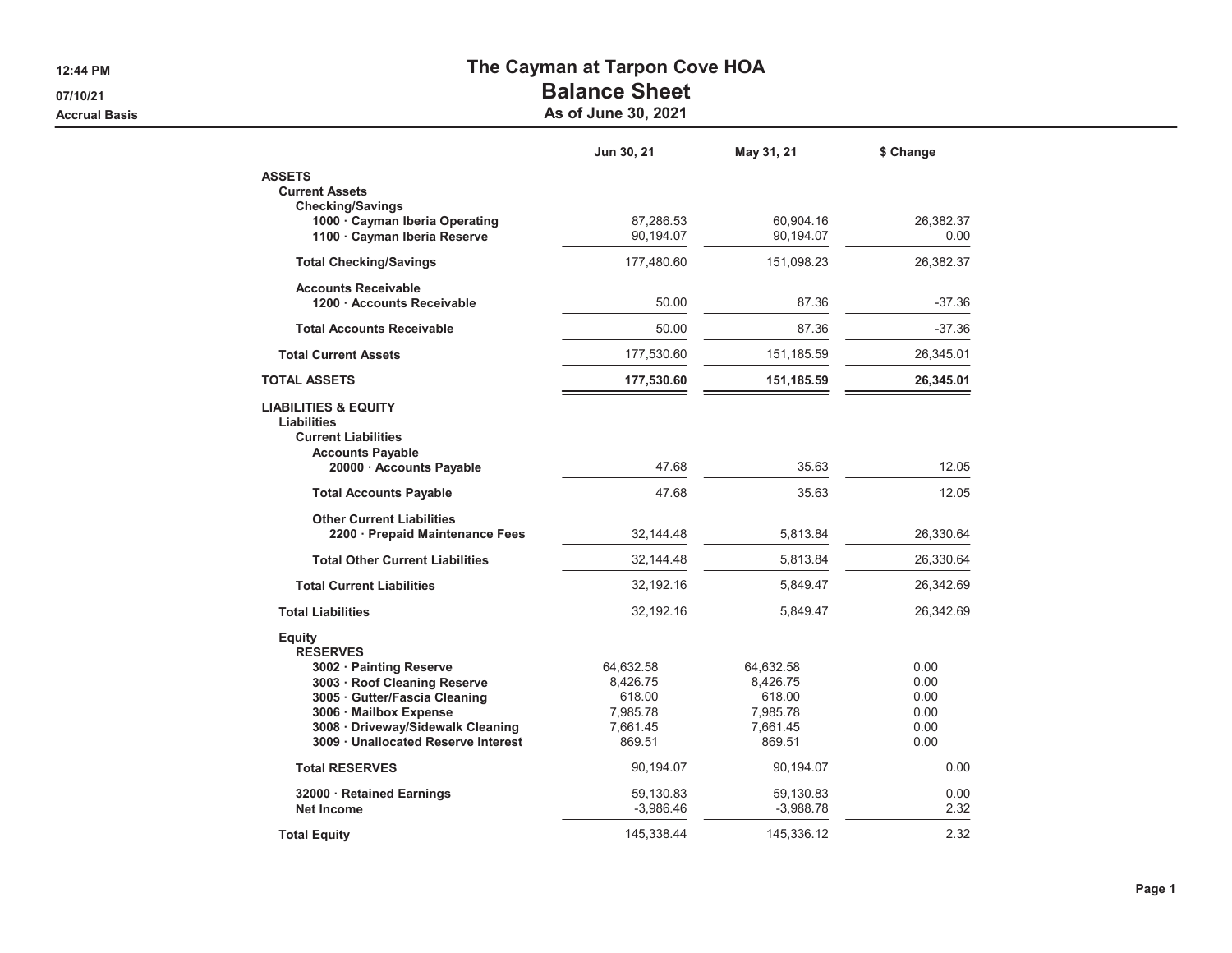| 12:44 PM             | The Cayman at Tarpon Cove HOA         |                          |                          |                        |  |  |  |  |  |
|----------------------|---------------------------------------|--------------------------|--------------------------|------------------------|--|--|--|--|--|
| 07/10/21             | <b>Balance Sheet</b>                  |                          |                          |                        |  |  |  |  |  |
| <b>Accrual Basis</b> | As of June 30, 2021                   |                          |                          |                        |  |  |  |  |  |
|                      | <b>TOTAL LIABILITIES &amp; EQUITY</b> | Jun 30, 21<br>177,530.60 | May 31, 21<br>151,185.59 | \$ Change<br>26,345.01 |  |  |  |  |  |